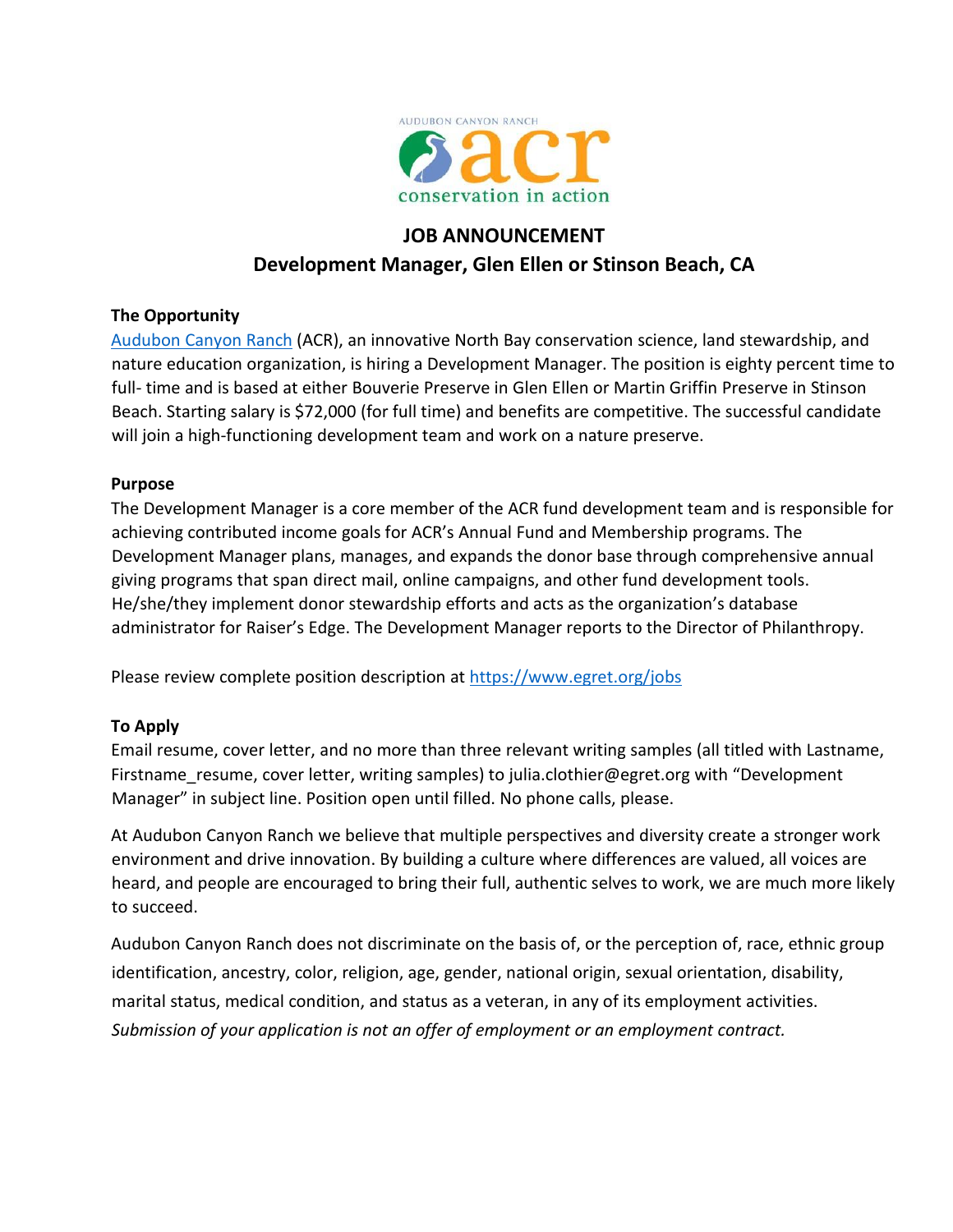

## **JOB DESCRIPTION**

Reporting to the Director of Philanthropy, the Development Manager is responsible for achieving contributed income goals for Audubon Canyon Ranch's (ACR) Annual Fund and Membership programs. The Development Manager expands and stewards the low‐ and mid‐level donor base through a comprehensive annual giving program spanning direct mail, online, and other fund development tools, as well as implements donor stewardship strategies. In addition, the Development Manager serves as ACR's database administrator for Raiser's Edge.

## **RESPONSIBILITIES**

### **Fund Development: Membership and Annual Fund**

- Develops, executes, and manages acquisition and renewal strategies of the membership and annual fund campaigns,
- Manages all aspects of direct mail campaigns, including letter writing, list production/segmentation, and print/mail shop management,
- Writes compelling and effective appeal letters that express donors' impact on the ACR mission,
- Develops and executes online, email and social media giving campaigns, and
- Meets or exceeds annual fundraising goals

#### **Donor Communication & Stewardship**

- Cultivates and manages relationships with low- and mid-level donors to increase their commitment to the ACR mission,
- Ensures thank you letter templates are fresh and accurate,
- Makes regular donor thank you calls,
- Coordinators and executes small donor stewardship events, and
- Assists in the on-going development of best practices in engaging and communicating with donors.

#### **Donor Prospecting**

- In partnership with the Director of Philanthropy, engages in research to identify new prospective major donors using *Target Analytics* wealth screen data and *Research Point* prospect research tools, and
- Develops and implements strategies of turning preserve, event, and online visitors into ACR donors.

#### **Database Management**

- Acts as organization's database administrator for ACR's main constituent database, Raiser's Edge, and
- Works in partnership with the Development Associate on the timely and error-free processing of gifts.

#### **Miscellaneous**

• Actively participates in organization‐wide projects and events including staff meetings, appreciation events, strategic planning, and equity and social justice training, and  $\square$  Completes other duties as assigned.